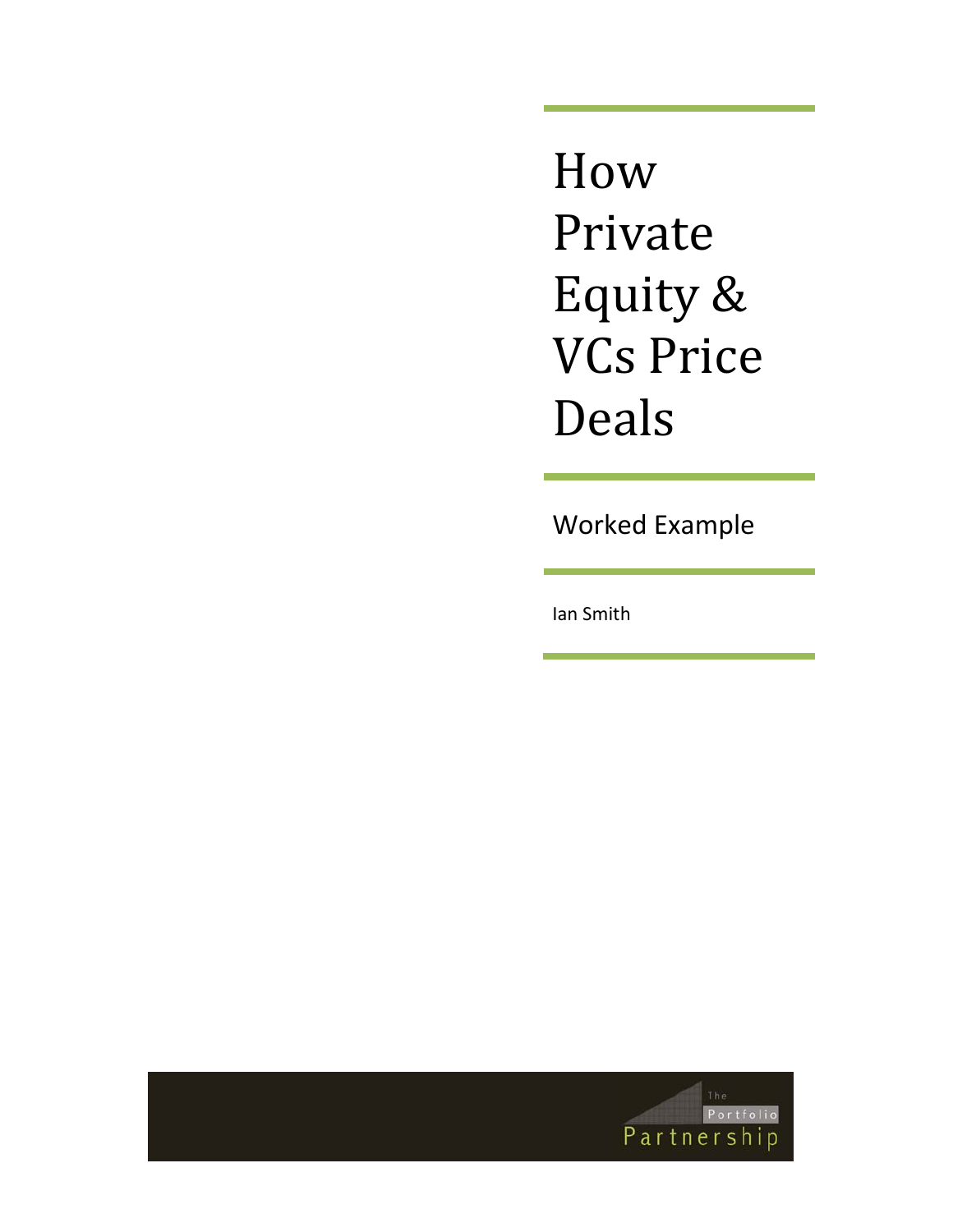## **How Private Equity/VCs Price Deals**

At some point in your career, you may encounter the VC or PE world. You might: sell a non-core subsidiary to them, use their funds to start a company, use their money to buy a company, buy out your partners, or even take a company private from the public markets. Whatever the transaction, the VC and PE pricing model seldom varies.

The VC needs to value the business before their money goes in and also on exit. Depending on their perceived risk, they will be shooting for an internal rate of return (IRR) of 50%, or, in plain English, they expect their money to produce a compound annualized rate of return of vast proportions. Many of their deals will not work out, so they need to aim high. In the tables, below I have summarized a fictitious example based on many deals completed. This example tells the story of a management team who raised \$5m from a VC.

We are assuming a valuation of the business of \$7m before any money is invested. We arrive at \$7m on a sales basis of 2.33 times 2011 sales or 9.3 times post tax profits. \$5m being raised is assumed to be invested in almost all preference shares with a dividend payable of \$500,000 per year. Exit valuation in year 5 is assumed at 2.7 sales and a PE, or posttax profits, multiple of 15. The VC obtains a 42% equity stake and realizes around \$31m on exit. Based on these assumptions, the IRR table calculates that the VC would achieve an IRR % of 50. At this discount rate, the net present value or NPV of all discounted cash flows of the VC, both out and in, add up to zero.

Of course, in practice, all of these conditions are negotiable. In reality an exit may make sense in 7 years or even more. Hopefully the numbers help show the math behind all VC deals. No matter how complicated the financial instruments, the basic numbers will follow the rules set out in these tables. These returns are ultra sensitive to timing, e.g. for the VC investor to get the same 50% IRR after 10 years, the business would need to worth \$572m instead of \$75m!

Although in this example the VC has a minority stake after their investment, in practice even if they had a majority stake, the key fact is that they are investing in the management team. Even if they had a majority stake, they do not have the expertise or desire to run your business. Entrepreneurs get hung up on equity stakes instead of creating a remarkable business with a world-class financial partner and, in this case, \$5m.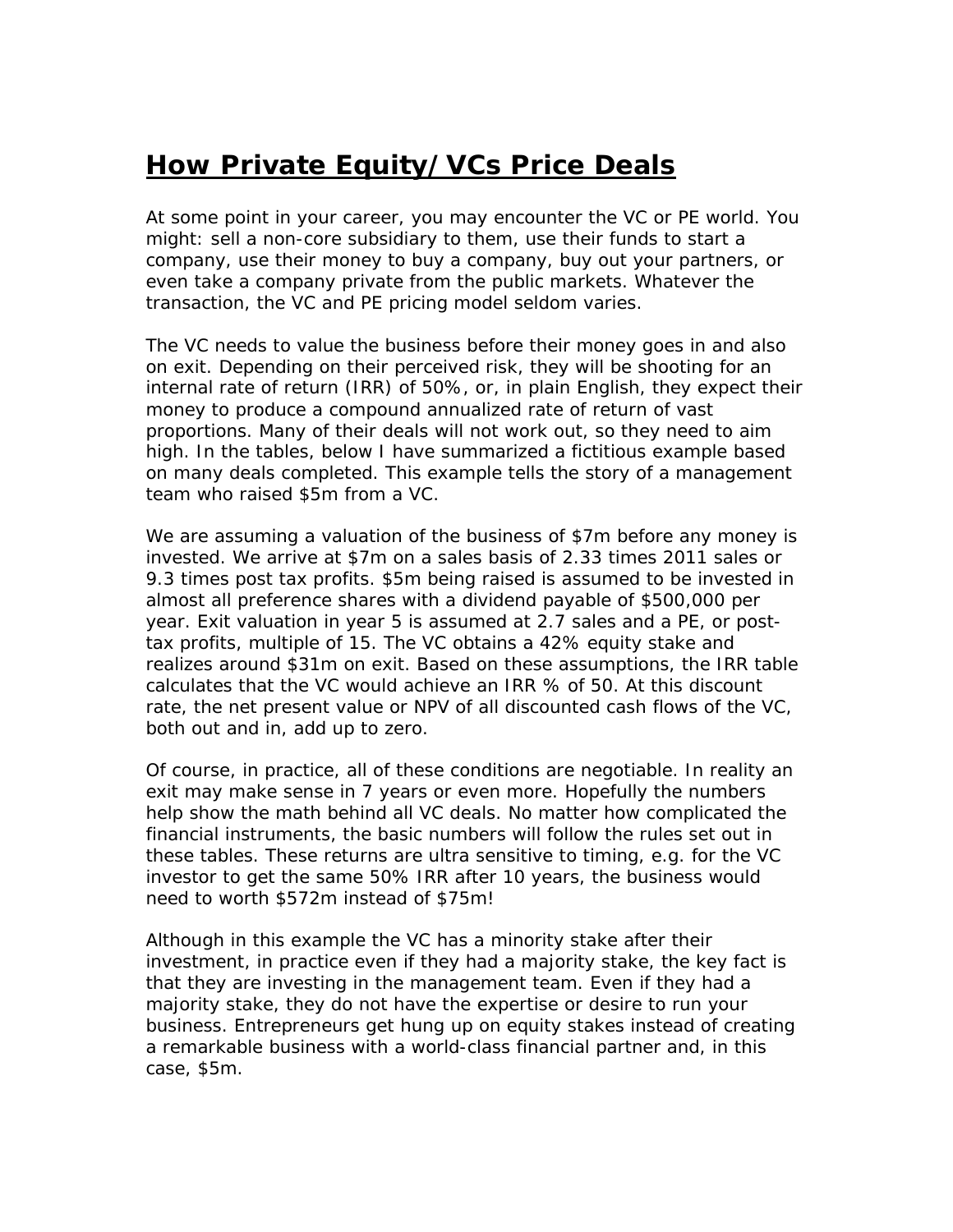| <b>VC Returns</b>         |                         |                 |                 |                 |                 |        |
|---------------------------|-------------------------|-----------------|-----------------|-----------------|-----------------|--------|
|                           | \$000                   |                 |                 |                 |                 |        |
|                           | Opening<br>2011<br>Yr 0 | Yr <sub>1</sub> | Yr <sub>2</sub> | Yr <sub>3</sub> | Yr <sub>4</sub> | Yr 5   |
| <b>Initial Investment</b> | (5000)                  |                 |                 |                 |                 |        |
| <b>Receipts</b>           |                         |                 |                 |                 |                 |        |
| Preference Dividends      |                         | 500             | 500             | 500             | 500             | 500    |
| <b>Exit Proceeds</b>      |                         |                 |                 |                 |                 | 31395  |
| <b>Total Cash Flow</b>    | (5000)                  | 500             | 500             | 500             | 500             | 31895  |
| <b>Discount Factor</b>    | 1                       | 0.67            | 0.44            | 0.30            | 0.20            | 0.13   |
| <b>DCF</b>                | (5000)                  | 333.3           | 222.2           | 148.1           | 98.7            | 4197.7 |
| <b>IRR</b>                | 50.0%                   |                 |                 |                 |                 |        |

| <b>Initial Valuation</b> | \$000 |  |  |  |
|--------------------------|-------|--|--|--|
|                          |       |  |  |  |
| Pre Money Value          | 7000  |  |  |  |
| Investment               | 5000  |  |  |  |
| Post Money Value         | 12000 |  |  |  |

| <b>Equity Stakes</b>         | Pre           | Post |  |
|------------------------------|---------------|------|--|
|                              | $\frac{1}{2}$ | $\%$ |  |
| <b>Existing shareholders</b> | 100           | 58%  |  |
| <b>VC</b>                    |               | 42%  |  |
| Total                        | 100           | 100% |  |

| <b>Financial Headlines</b> | 2011  | 2012  | 2013 | 2014  | 2015  |
|----------------------------|-------|-------|------|-------|-------|
|                            | \$000 | \$000 | Sooo | \$000 | \$000 |
| Sales                      | 3000  | 4800  | 8160 | 14688 | 27907 |
| Post tax profits           | 750   | 864   | 1469 | 2644  | 5023  |

| <b>Exit Proceeds</b>      |  |       |
|---------------------------|--|-------|
| Multiple of Sales         |  | 2.7   |
| PE                        |  | 15    |
|                           |  |       |
| Proceeds on Sales basis   |  | 75349 |
| Proceeds on Profits basis |  | 75349 |